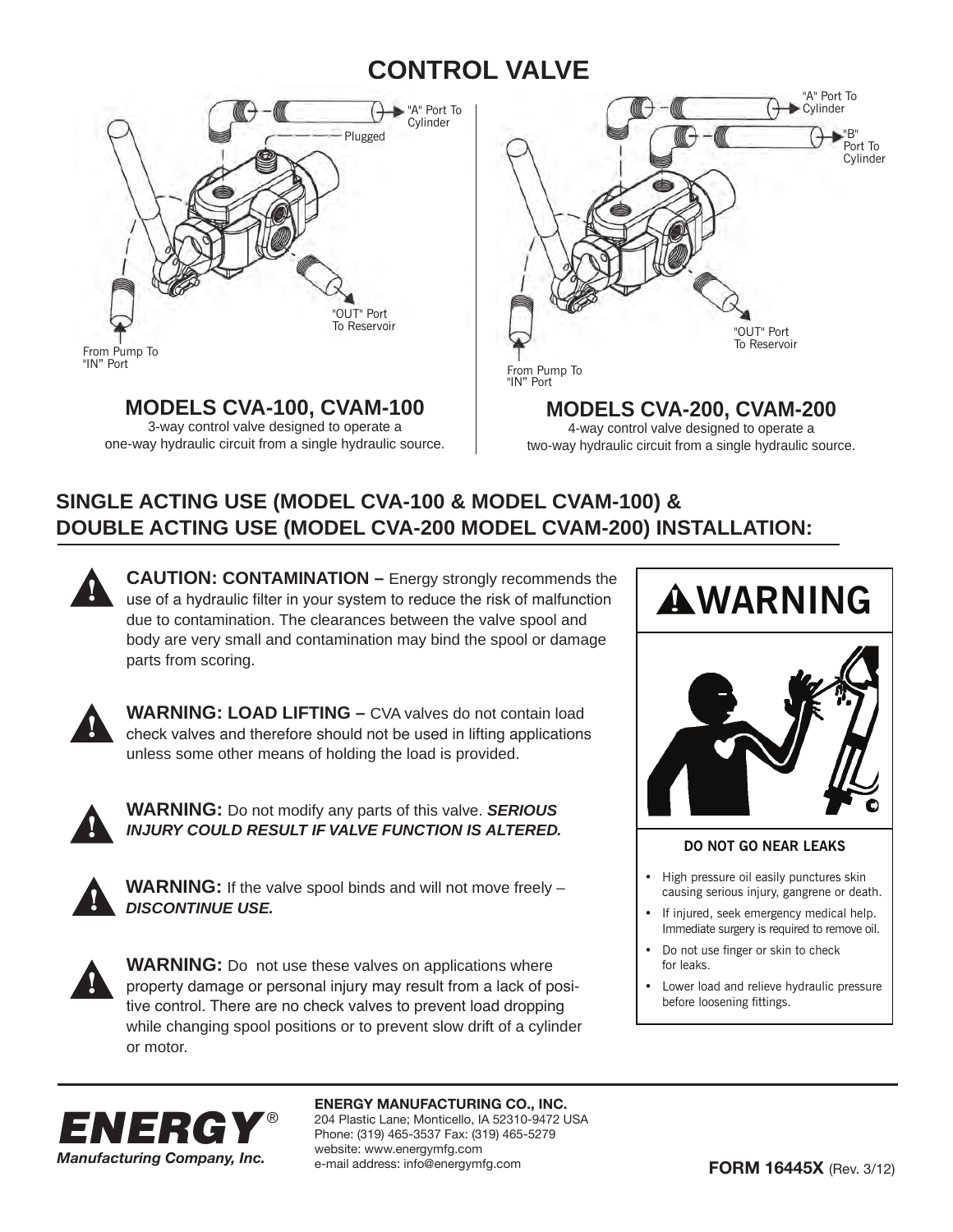

# **control valve**

**!**

**WARNING –** Before installing product, read and understand all warnings, safety labels and instructions. Failure to do so could result in SERIOUS INJURY!

- 1. Install control lever as shown in drawing.
- 2. Mount valve using 3/8"-16NC tapped holes in the base of valve. **CAUTION:** Mounting valve to uneven mounting plate may cause the valve body to distort and the valve spool to bind. Move the control lever during the tightening procedure to assure that the valve spool does not lock or bind as a result of the tightening. Exerting heavy pressure on the control lever should be avoided as it may cause valve damage. **IF THE VALVE SPOOL BINDS IN ANY WAY OR REFUSES TO RETURN TO NEUTRAL WITH THE SPRING WHEN THE LEVER IS RELEASED, DISCONTINUE USE AND CALL FACTORY.**
- 3. Make port connections as shown in drawing. (NOTE: We do not recommend the use of Teflon tape because of potential contamination to the hydraulic system.) **CAUTION:** Excess tightening of the port fittings may cause the valve body to distort and the valve spool to bind. Move the control lever during the tightening procedure to assure the valve spool does not lock or bind as a result of the tightening. **IF THE VALVE SPOOL BINDS IN ANY WAY OR REFUSES TO RETURN TO NEUTRAL WITH THE SPRING WHEN THE LEVER IS RELEASED, DISCONTINUE USE AND CALL FACTORY.**
- 4. CONTROL LEVER LOCATION: The control valve is designed so that the lever may be located on the opposite end of the valve if desired. To do this, proceed as follows:
	- (a) Remove all parts from both ends of valve.
	- b) Push valve spool out of valve body and remove seal retainer, back-up washer, and O-ring seal at each end of valve body.
	- (c) Turn valve spool end-for-end and replace in valve body.
	- (d) Install O-ring seal, back-up washer, and seal retainer in end of valve body.
	- (5) Reassemble per pictorial of valve and parts list.

The internal relief valve is factory set to 2,000 PSI (138 bar)  $\pm$  200 PSI (14 bar) at 10 GPM (38 lpm) Adjustment can be made by removing the relief valve plug and by turning the slotted or hex-keyed adjustment screw clockwise to increase the pressure and counterclockwise to decrease the pressure. Pressure range is 400 PSI (28 bar) to 2,500 PSI (172 bar) at 10 GPM (38 lpm). *PresSURE ADJUSTMENTS SHOULD NEVER BE MADE WITH THE PUMP OPERATING AND THE RELIEF VALVE SETTING MUST BE MEASURED WITH A PRESSURE GAUGE TEED TO THE VALVE "IN' PORT.*

## **INSTRUCTIONS FOR REPLACING THE VALVE SPOOL SEALS**

- 1. Remove all parts from both ends of valve.
- 2. Remove valve spool from valve body and remove seal retainer, back-up washer, O-ring seal at each end of valve body.
- 3. Replace valve spool into housing.
- 4. Install new O-ring seal, back-up washer, and original seal retainer in each end of valve body.
- 5. Reassemble per pictorial of valve and parts list.